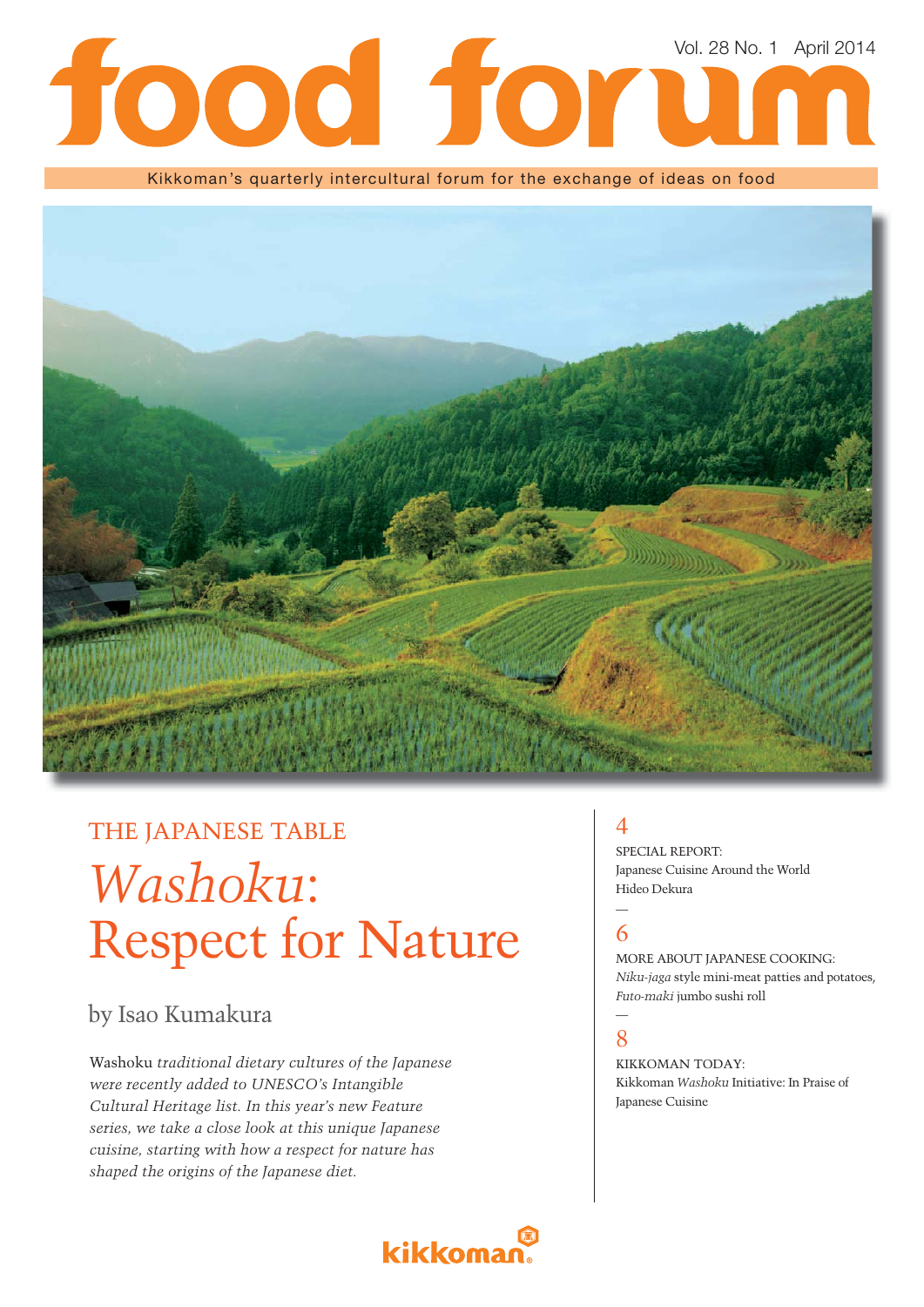#### THE JAPANESE TABLE

# *Washoku*: Respect for Nature

#### **Nature's Bounty**

A respect for nature is seen as part of the culture in every country, but it occupies a particularly important place in the hearts of the Japanese. The great poet Matsuo Basho (1644- 1694) said that the sense of beauty shared by Japan's leading artists the great painter Sesshu (1420- 1506) and the tea master Sen no Rikyu (1522-1591), for example came from yielding one's body to the rhythms of nature and taking pleasure in the changing seasons. A keen awareness of how human life unfolds within the larger scheme of nature grew out of the ancient traditions of animism that form the basis of Japanese religiosity.

Japan's food culture grew from this awareness. Food has always been considered as the bounty bestowed by our natural environment. That



environment varies within Japan's long archipelago, starting from the northernmost island of Hokkaido in the subarctic zone to the southernmost islands of Okinawa in the tropical zone, with most of the rest of the country midway in the temperate zone. This chain of islands, surrounded by seas where warm and cold currents meet, has a coastline that totals some 34,000 kilometers.

Along with the more than 4,000 varieties of fish that inhabit the country's rivers and seas, shellfish and seaweed such as nori, kombu and wakame are popular ingredients on the Japanese table. The country's territory is by no means large about 70 percent is mountainous, making it unsuitable for largescale agriculture—yet each year its abundant rainfall of some 1,700 millimeters flows into clear streams and irrigates rice paddies, fields and orchards. Japan's seas, mountains and valleys are rich with all kinds of food ingredients.

#### **Veneration of the Seasons**

The monsoon climate around most of the archipelago creates four clearly defined seasons, and the dishes served and the ways they are prepared follow these seasons. For example, the especially tasty *tai* (sea bream) harvested around the Overview of climate zones and ocean currents (sea bream) harvested around the support in the harvest. People feel a

time cherry blossoms bloom in spring—known as *sakura-dai* (cherry blossom sea bream)—is much prized by gourmands. Japanese daikon, harvested as winter approaches, is simmered and eaten with miso sauce—a simple, warming dish called *furofuki-daikon*, perfectly suited to an early-winter table.

Cooks pay special attention to the *shun* (peak season) for each ingredient, but the seasons are also divided into even finer increments. The period just before the *shun* when a vegetable or fish begins to appear on the market is called the *hashiri*—the first much-anticipated opportunity to enjoy the flavor for which one has waited a year. After the *shun* is mainly over, there is the *nagori* mature flavor that can be savored as the season gradually wanes. In this way, through the enjoyment of dishes that capture the flavors of each season, we feel the pleasure afforded by living in tune with nature.

Japanese have a way of thinking of food as resulting more from the power of nature than from the power of human beings. The farmer's labor and the fisherman's toils are naturally appreciated, but obviously that is not all. Rather, it is the role of nature that is seen as dominant, with human hands serving to assist and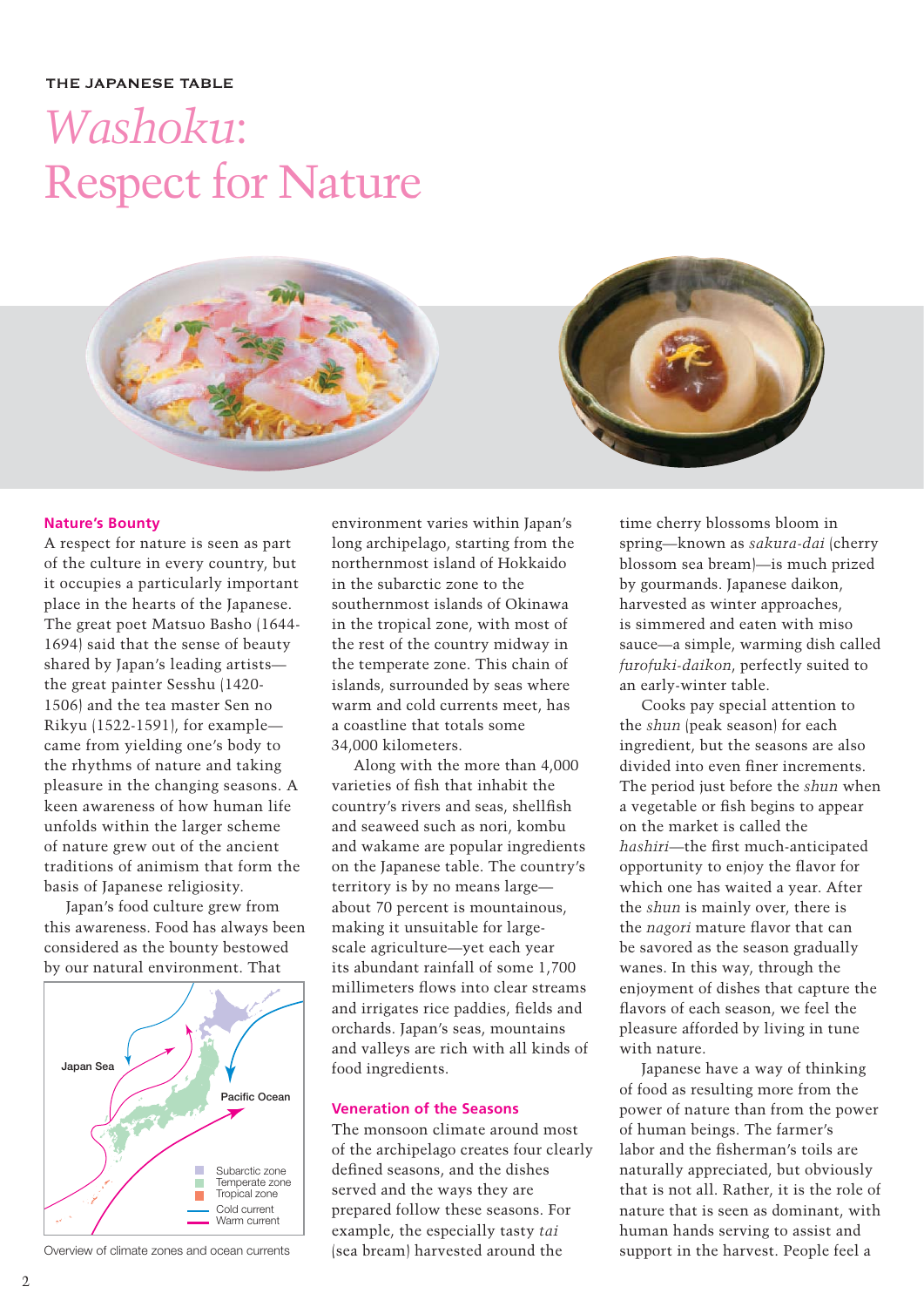From left: *Sakuradai no chirashi-sushi*, mixed sushi topped with sea bream sashimi; *furofuki-daikon*, simmered daikon with miso sauce; seafood and vegetables from Hokkaido; harvested daikon drying in the sun to make *tsukemono*, Japanese pickles





certain piety with regard to the food that is received through the bounty of nature, and this is the basis of the words *itadakimasu* ("I receive"), customarily spoken before eating, and the sentiment *gochisosama* ("thank you for the meal"), that concludes the meal. *Itadakimasu* also expresses thanks to the person who has prepared the food; but at its core, the word carries a feeling of gratitude toward the universal, omnipresent spirit thought to abide within the food itself. Whether a plant or an animal, we obtain lifegiving nourishment from it, and such gratitude naturally gives rise to a sense of reverence. When we were children, we were taught not to leave even one grain of rice in our bowls because it was wasteful and sure to bring down punishment from heaven. The admonition that one must not waste food is expressed in the word *mottainai*, which means, literally, "it is a pity not to be able to treasure the use of things." The spirit of Japanese cuisine—of treasuring the bounty of nature and using everything without waste—is in close accord with current ecological concepts that call for conservation of our natural environment.

#### **Sustaining Nature's Spirit**

Today, however, great changes are taking place in Japanese food culture,

alongside a shift in Japanese attitudes toward both nature and food. Like so many other countries, Japan's environment has been ravaged in the wake of industrialization, and its society is gripped by the vicious cycle of mass production and mass consumption. There are more and more young people with no experience in a primary industry such as agriculture or fisheries, and thus their connection with the environment and sense of respect for nature is often undeveloped.

Moreover, even though traditional food culture was based upon the use of ingredients provided by Japan's own natural environment, its food self-sufficiency ratio has dramatically decreased and has fallen under 40 percent on a calorie supply basis. This is a result of Japan's shift away from ingredients produced domestically toward cheaper imports. Foods imported from around the world all year round no longer reflect Japan's own seasons, nor even the seasons of their foreign origins; who grew and who harvested them is unknown. Such conditions do not foster a sense of gratitude toward nature for the bounty of what we eat, and this leads to increased waste of anything that seems unnecessary—even if it can be eaten—and this waste leads to degradation of the environment.

These trends arouse concern as to whether the spirit that sustains the traditions of the Japanese table may be lost, and whether the Japanese awareness of being part of nature—along with their distinctive sensitivity to the changing seasons—may be eroding the very spirit that sustains the traditions of Japanese food culture. The listing of Japanese cuisine as a recognized UNESCO Intangible Cultural Heritage offers us a unique opportunity to revive and reinvigorate this prized aspect of our *washoku* traditions.

**cover**

Rice, Japan's staple food, growing in terraced rice fields.

#### **Author's profile**

Isao Kumakura was born in Tokyo in 1943. He taught at Tsukuba University from 1978 to 1992; from 1992, he was professor at the National Museum of Ethnology, Osaka, where he was then named professor emeritus in 2004. He was director of Hayashibara Museum of Art, Okayama from 2004 to 2012. Since 2010, he has served as president of Shizuoka University of Art and Culture. Dr. Kumakura is the author of many publications on Japanese food culture and Japanese tea culture; his most recent work is *Bunka to shite* no *Manaa* ("Manners as Japanese culture").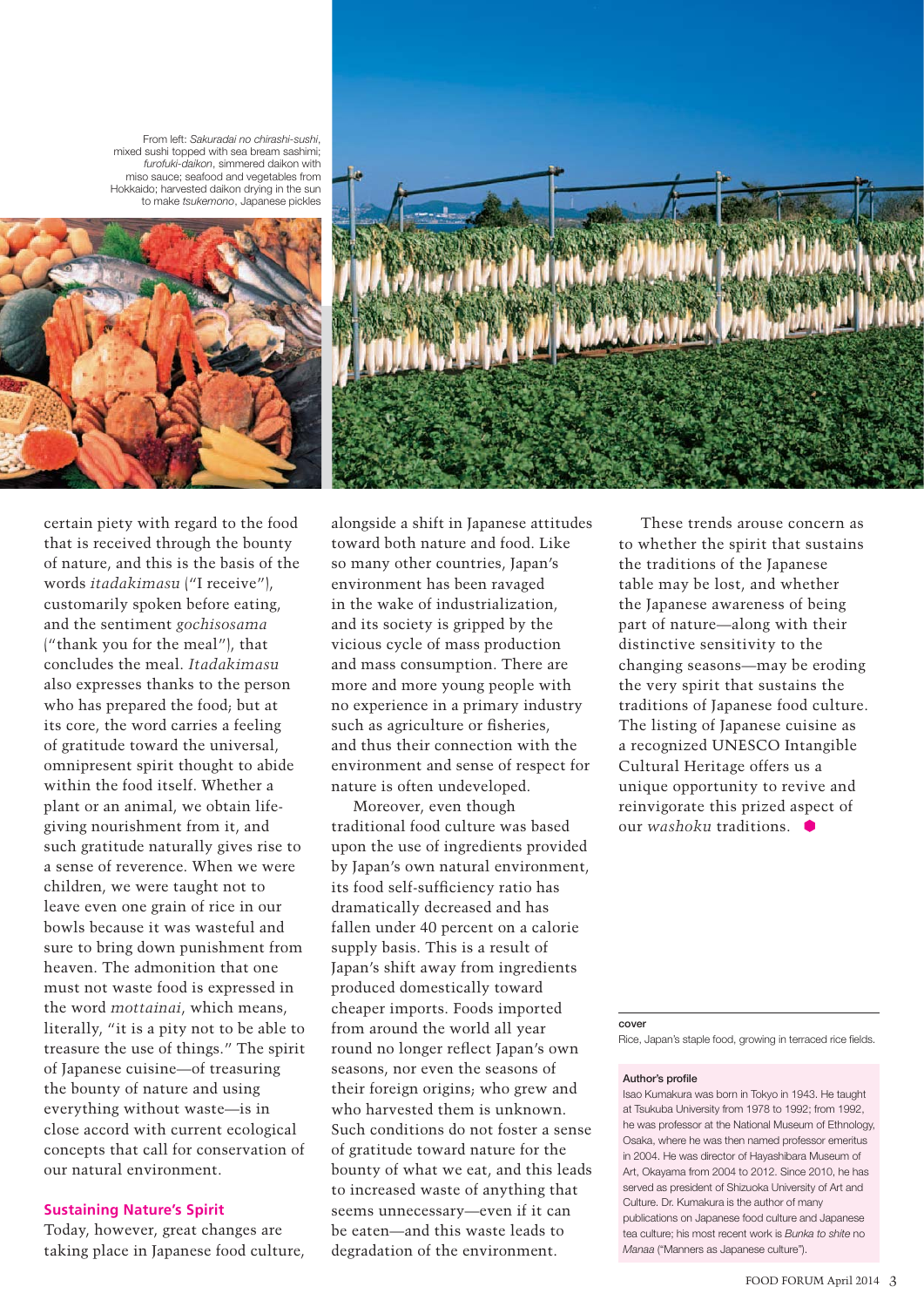

#### **SPECIAL REPORT** from Australia

# Japanese Cuisine Around the World

*Food Forum annually profiles Japanese who are introducing the taste and traditions of Japanese cuisine throughout the world. This year we introduce Hideo Dekura, who runs the cooking school* Culinary Studio Dekura *in Sydney a venture that has contributed significantly to the popularity of Japanese cuisine in Australia.*



#### **Hideo Dekura**

Born in Tokyo in 1944, Hideo Dekura moved to Sydney, Australia in 1972; a specialist and consultant on food and cuisine, he is known for his pioneering work in introducing Japanese cuisine to Australia. Mr. Dekura teaches Japanese cooking at his school, Culinary Studio Dekura, and is a master of the Sydney *Shijoshin-ryu* school of Japanese cuisine in Australia. In 2007, Mr. Dekura was honored by the Japanese government for his contributions in promoting Japanese cuisine overseas. He has authored various books on Japanese cuisine and cooking, the most recent of which is *Eat with Your Hands: Sushi for Kids* (New Holland Publishers, Australia. 2013).



**Studio Dekura** 369 Penshurst Street, Chatswood NSW 2067, Australia dekura@bigpond.com www.culinarysdekura.com

I was brought up in my parents' Japanese restaurant in Tokyo. My father taught me the art of making sushi and preparing *kappo*-style cuisine (fine cuisine prepared and served by a chef at a counter). When I was in high school, I met my father's friend Mr. Soken Shishikura, master teacher of the *Shijoshin-ryu* school of traditional Japanese cuisine, where I learned its formal ceremonies and traditional etiquette. Here is where I also learned to perform the traditional *hocho shiki* (cooking knife ceremony)—the ritual of filleting a fish using only knife and metal chopsticks without touching the fish by hand. I continue to perform this ceremony as part of my activities in introducing the spirit of Japanese food culture.

#### **Laying the Foundations**

I first went to Sydney in 1972 to consult for the opening of an Australian-owned Japanese restaurant there; two years later, I was involved as consulting chef for Suehiro, a



Tokyo-based meat-specialty restaurant, for a sushi department they planned to open in a restaurant there. I went independent in 1975, establishing Australia's first event-catering service, and also succeeded in setting up my own company, JX Uohide. I later became the first Japanese to obtain credentials to purchase fresh fish at auction at the Sydney Fish Market, and began to work with a local agent to promote Kikkoman products in Australia. It was in 1982 that I opened my restaurant Sabo Dekura, in an attempt to introduce *kaiseki* cuisine in Australia: this venture was somewhat ahead of its time, however, and I sold the business three years later. In 2006, I presented a *hocho shiki* performance at a cultural exchange event between Japan and Australia. That was a memorable year, as I opened the Sydney *Shijoshin-ryu*.

#### **Teaching Japanese Cooking**

In 1990, I started to teach "Sushi & Sashimi" classes at the Sydney



Mr. Dekura (right) at a tuna auction in Sydney (1998) Book launch event at Sydney Seafood School (2010)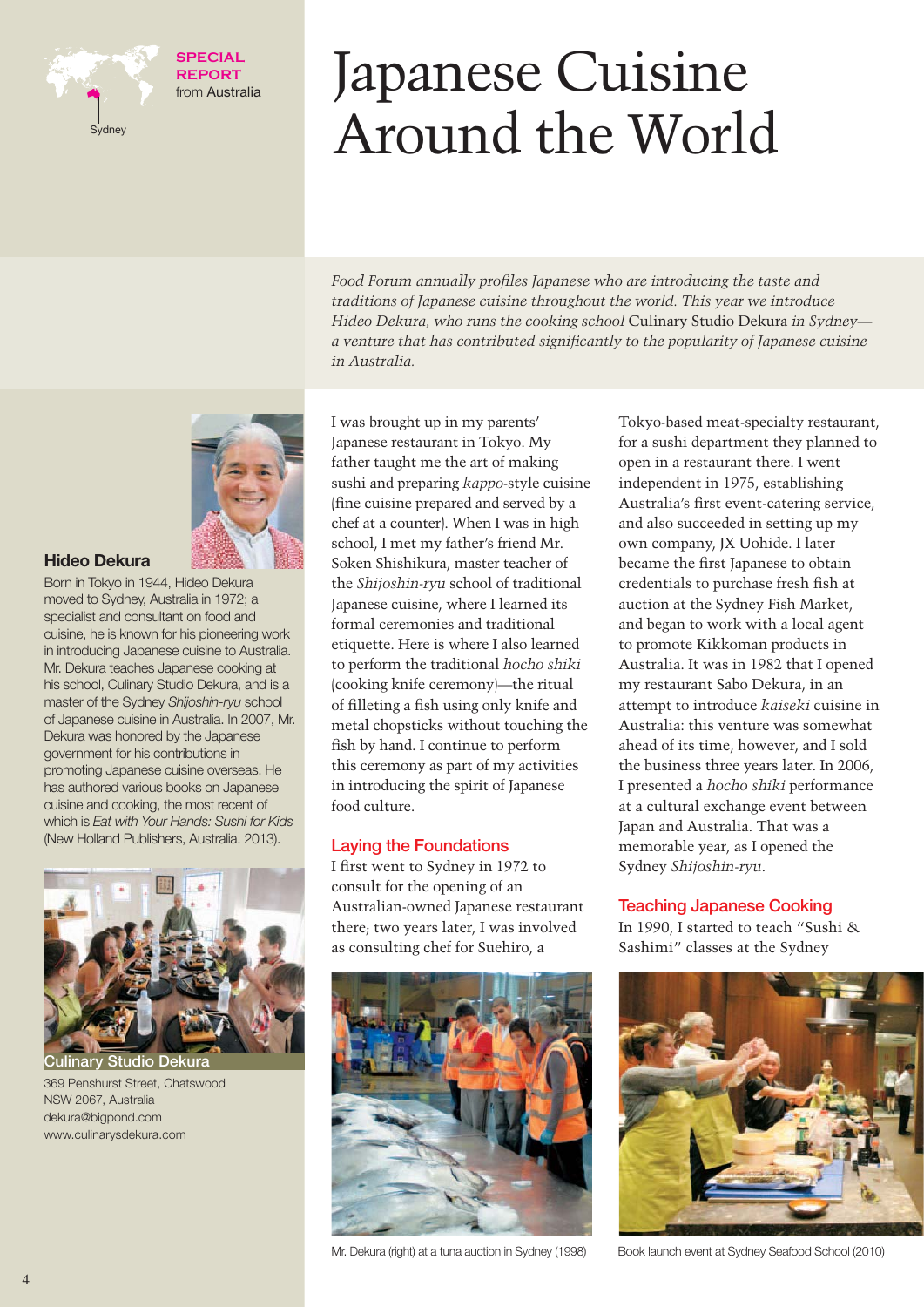



at right, Mr. Dekura performs the *hocho shiki* ceremony (2012)

Seafood School, which had opened at the Sydney Fish Market; these continue today. I established Culinary Studio Dekura in 2010, where we offer Japanese cooking classes for both amateurs and professionals. I have also been introducing the hospitality of Japanese cuisine at hotel schools. Through the NSW Technical and Further Education Commission (TAFE NSW), together with the New South Wales Board of Study project team, I am currently involved in introducing Japanese cuisine and culture to primary and high school students, with the cooperation of Kikkoman and the Japan Food Corporation (JFC). Although some Asian Cookery courses offering national certificates and diplomas in hospitality include Japanese Cookery classes, there is no specific qualification for Japanese Cookery alone; I have been working to establish a national diploma of Japanese Cookery in Australia for over 15 years. I am also involved in food consulting for different states of



#### **Australia's Changing Food Culture**

Australia has a multinational food culture, but when I arrived in the early seventies, it was mostly focused on Western and some Chinese cuisines. At the time, I worked in a modest way so that the spirit of Japanese food would be accepted and make a place for itself there. It was important to overcome preconceptions by listening carefully and discussing how both perspectives could be developed. Although Australia has access to a wealth of delicious fresh fish, the way seafood was handled and prepared in the past wasted that freshness. We have been able to initiate discussions about that issue, and about production



Mr. Dekura's books on Japanese cuisine



Making sushi rolls at a primary school class (2013)

technology as well. Today considerable progress has been made with logistics, and as changes have been made, we've seen a greater awareness and appreciation of the freshness and quality of fish in various fields of food culture in Australia. Compared to four decades ago, the variety of Japanese food products available has increased as well. Since the early 1980s, many more companies are importing food from Japan, and locally grown and produced rice, green tea and sake can also be found. With the support of the Japanese government, organizations of food producers from Japan often visit Sydney to promote their products, and this increased activity is sure to bring further opportunities in Australia. In Sydney, we also see Japanese food products made in other Asian countries on the shelves, but I believe shoppers are becoming more aware and will come to understand how to select truly genuine products.

Generally speaking, market needs differ depending on specific cultural or ethnic contexts; and so, in order to fully convey what Japanese cuisine is all about, I strive to be a food specialist capable of communicating and introducing food-culture topics that range from the traditional to the contemporary. I am happy to have found my mission in life by introducing Japanese food culture, which benefits not only Australia, but Japan as well. In closing, let me say that I greatly look forward to the opening of a new chapter in the history of Japanese cultural diplomacy through food.

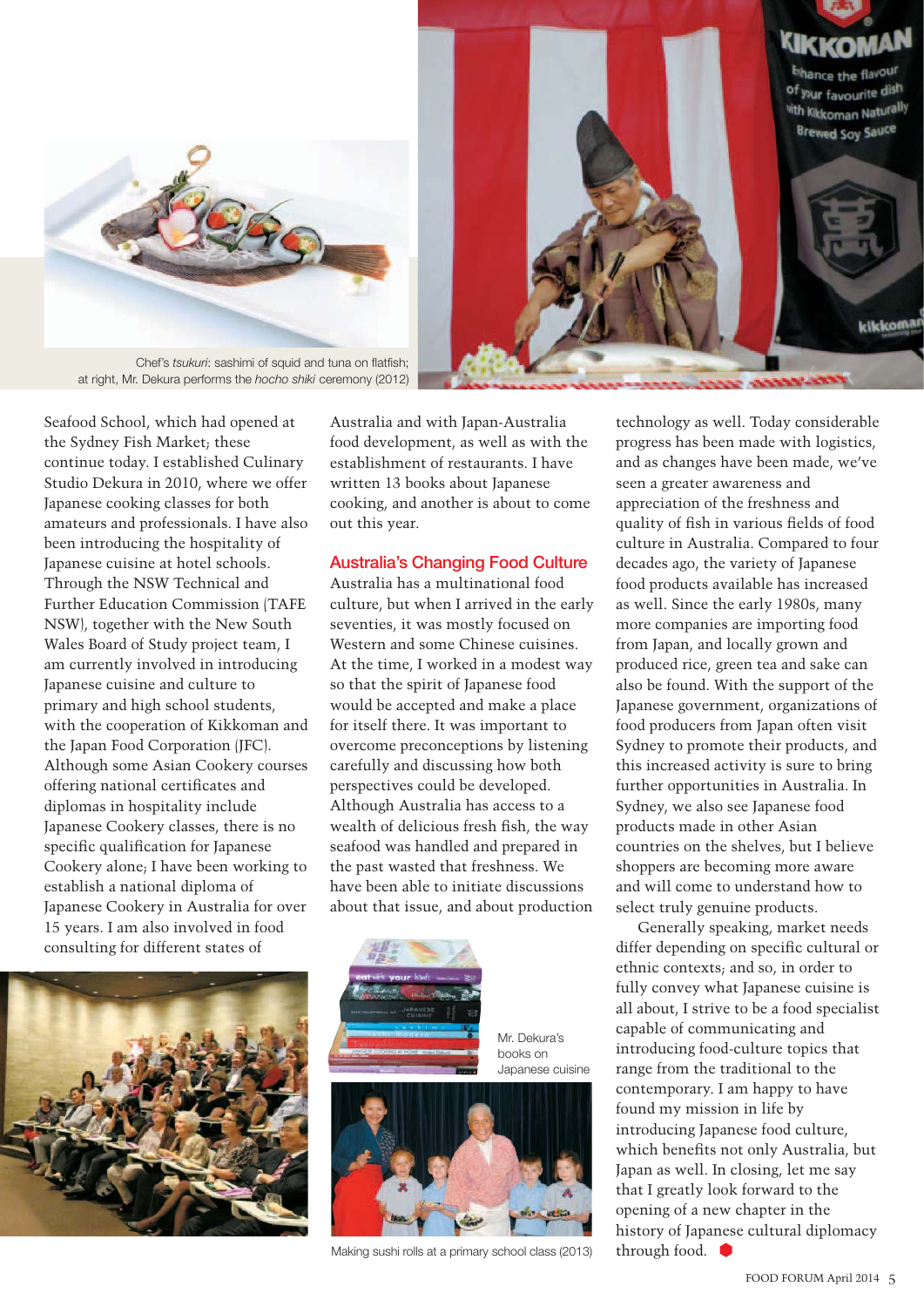



## *NIKU-JAGA* STYLE MINI-MEAT PATTIES AND POTATOES



**Serves 3**  246 kcal Protein 24.9 g Fat 18.9 g (per person)

- 6 dried shiitake mushrooms (22 g / .7 oz. incl. stems)  $\bullet$  600 ml (2 1/2 C) water
- $\bullet$  5 cm (2 in.) stale baguette

#### **Patties**

- 300 g (10 oz.) ground pork\* • 1 thumb-sized ginger, peeled and
- grated • Black pepper
- 1 t Kikkoman Soy Sauce
- $\bullet$  1 t sake
- Approx. 1/2 beaten egg
- $\bullet$  1 t butter
- $\bullet$  1 t vegetable oil
- 1 small onion, 150 g (5 oz.), cut in half<br>lengthwise; 5 mm (1/4 in.) slices
- water • 1 bouillon cube
- 1 peeled carrot, 150 g (5 oz.), cut in<br>round slices 5 mm (1/4 in.) thick
- 1 parsley stem, 1 sprig thyme, 1/2 bay leaf
- · 3 medium potatoes, total 400 g (approx. 1 lb.) peeled and quartered<br> $\bullet$  1 1/2 T Kikkoman Sov Sauce
- 1/2 T Kikkoman Soy Sauce • Sour cream, if desired

*Niku-jaga* is a classic Japanese dish of potatoes and beef simmered in soy sauce-based dashi stock. Sliced beef is usually used, but here tender meat patties make a nice substitute. Herbs add a Western flavor to the rich soy sauce foundation.

Soak 6 dried shiitake mushrooms in 2 1/2 C water for several hours. Drain, squeeze off excess water, remove stems and cut each mushroom diagonally into 2-3 slices. Reserve soaking water.

2Remove bread crust; soak bread in water, then squeeze out water and tear into small pieces. In a bowl, add this bread to patties ingredients except for egg; mix together well. Add enough beaten egg till texture is smooth, but can still be kneaded. Divide into 16 pieces; form balls and press lightly to shape into small patties.

3Add both butter and vegetable oil to a frying pan. Cook patties over medium heat until both sides are lightly browned. Turn off heat, remove patties and set aside. Remove all but about 1 T of accumulated fat from the pan.

4Over medium heat, add sliced shiitake mushrooms and onion to the pan; stir, scraping off browned bits stuck to bottom of pan; add 1 C of the soaking water that was set aside.

5Bring to a boil, pour contents of pan into a stew pot.\*\* Add bouillon cube, remaining soaking water with additional water to make 1 C, sliced carrot, and parsley, thyme and bay leaf wrapped in cheesecloth.

6Simmer for 8 minutes over low heat; add the potatoes. Place parchment paper directly atop potatoes *(see photo)*; simmer for 10 minutes or until a wooden pick can be inserted smoothly into potato. Make sure there is just enough broth to cover ingredients; if needed, add a little water.



7Add patties, black pepper and soy sauce, simmer for another 5-7 minutes. Add more soy sauce to taste. Serve with bread or rice, with sour cream if desired.

- May use other ground meat such as beef, chicken or mixtures.
- \*\* If using a heavy-bottomed pan, no need to transfer contents to a stew pot.
- 1 C (U.S. cup) = approx. 240 ml; 1 T = 15 ml; 1 t = 5 ml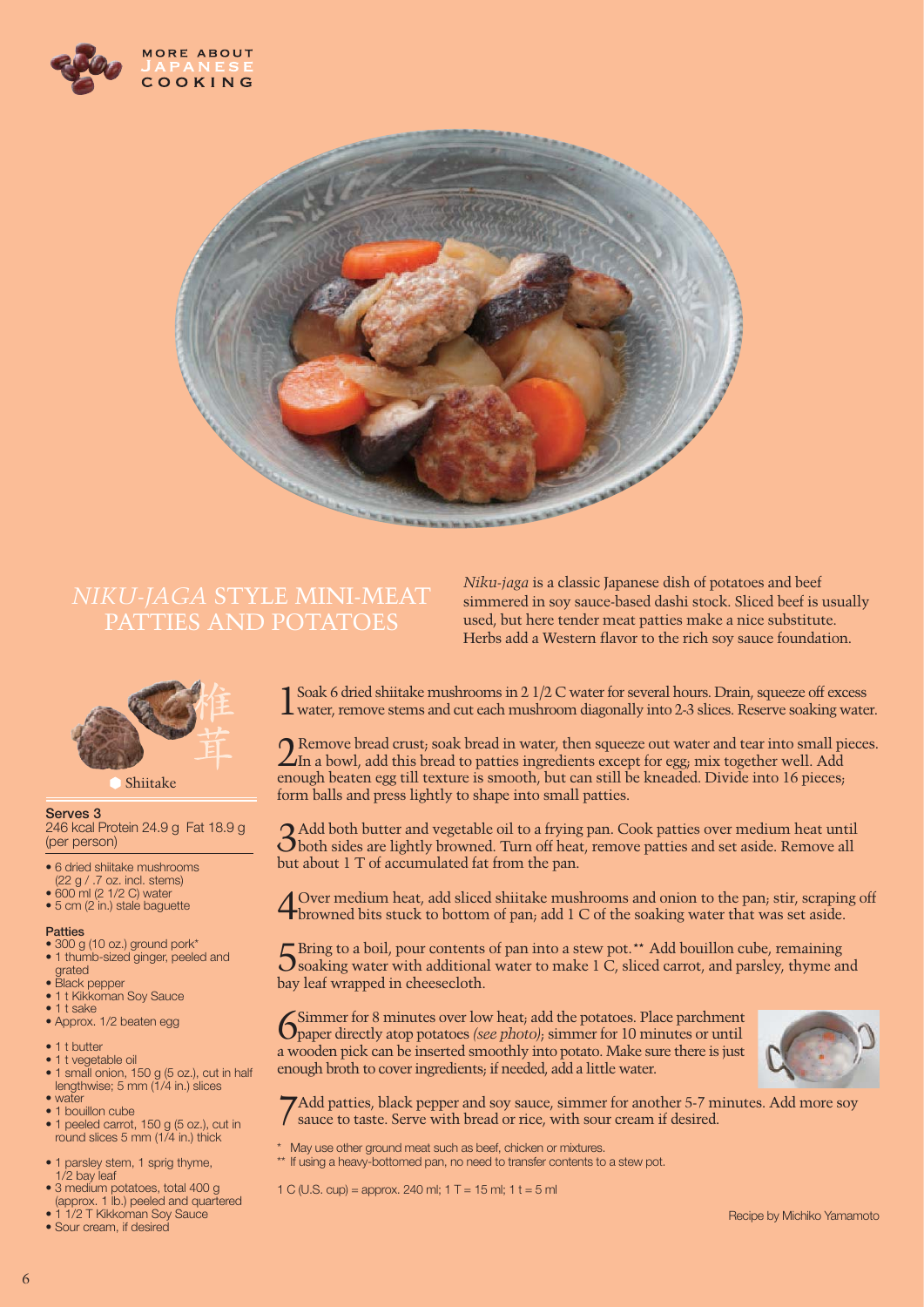

### *FUTO-MAKI* JUMBO SUSHI ROLL



Nori

**Serves 8 (4 rolls)** 312 kcal Protein 7.7 g Fat 4.0 g

(per person)

• 4 dried shiitake mushrooms  $\bullet$  360 ml (1 1/2 C) water

### **Shiitake seasoning**

- 60 ml (1/4 C) mushroom soaking water
- 1 T Kikkoman Soy Sauce
- 1 T granulated sugar
- $\bullet$  1 T Kikkoman Manjo Mirin

#### • Hot cooked Japonica rice\*

#### **Sushi vinegar mixture**

- $\bullet$  4 T rice vinegar  $\bullet$  1 t granulated sugar
- $\bullet$  1 t salt
- 135 g (4.8 oz.) canned flaked tuna in oil

#### **Tuna seasoning**

- 1 T Kikkoman Soy Sauce
- 1/2 T granulated sugar<br>• 1/2 T Kikkoman Manjo Mirin

#### *Tamago-yaki* **Japanese omelet**

- Vegetable oil
- $\bullet$  2 eggs
- 2 t granulated sugar • A pinch of salt
- 4 sheets roasted nori seaweed
- $\bullet$  Cucumber
- 12 sticks imitation crab meat

Soak dried shiitake mushrooms in water for several hours; drain and squeeze off excess water and remove stems. Reserve soaking water. Simmer with shiitake seasoning in small pan for about 5 minutes over medium heat until the liquid has nearly evaporated. Cut shiitake into 3 mm (0.1 in.) slices.

2Mix hot cooked rice with sushi vinegar mixture, fan to cool. Drain excess oil from tuna. Place tuna and tuna seasoning in a small pan, heat over medium heat until liquid has nearly evaporated.

3To make *tamago-yaki*, heat vegetable oil over medium heat in a rectangular frying pan\*\* and pour in 1/3 egg mixture. When eggs are half-set, fold omelet by lifting the far end and rolling it toward you. Lightly grease the empty area of the pan, move omelet to this far side; grease the other half of pan. Pour in another third egg mixture and allow this new layer to seep beneath omelet. When the new layer is half-set, fold it as the first layer; repeat this process for the third layer, cook until lightly browned. After omelet has cooled, cut into 1 cm (1/3 in.) square long strips, as per cucumber in next step.

4 Trim the cucumber into same length as the nori seaweed; then cut lengthwise into 6 mm (1/4 in.) strips.

5To make the sushi roll, place a sheet of nori on a bamboo mat. Spread the sushi rice out evenly on the nori, leaving the top and bottom of the sheet uncovered. Lay out a strip of cucumber, slices of shiitake, a quarter of the tuna, 3 crab sticks and 2 strips of *tamago-yaki*, all centered atop the rice (*see photo 1*). Roll up the nori sheet using the bamboo mat, holding the fillings tightly in place (*see photos 2 and 3*). Repeat with each sheet of nori.

6Cut each roll into 8 pieces. When cutting, use a dry cutting board to prevent nori from sticking, and wipe the knife with a damp kitchen towel before cutting each piece.

- \* 2C *Japonica* rice and 530 ml (2 C+3 T) water
- If a Japanese-style rectangular omelet pan is unavailable, use an 18 cm (7 in.) round pan to make the long omelet strips.



**1**

**3**

 Recipe by Kikkoman Corporation 7 FOOD FORUM April 2014